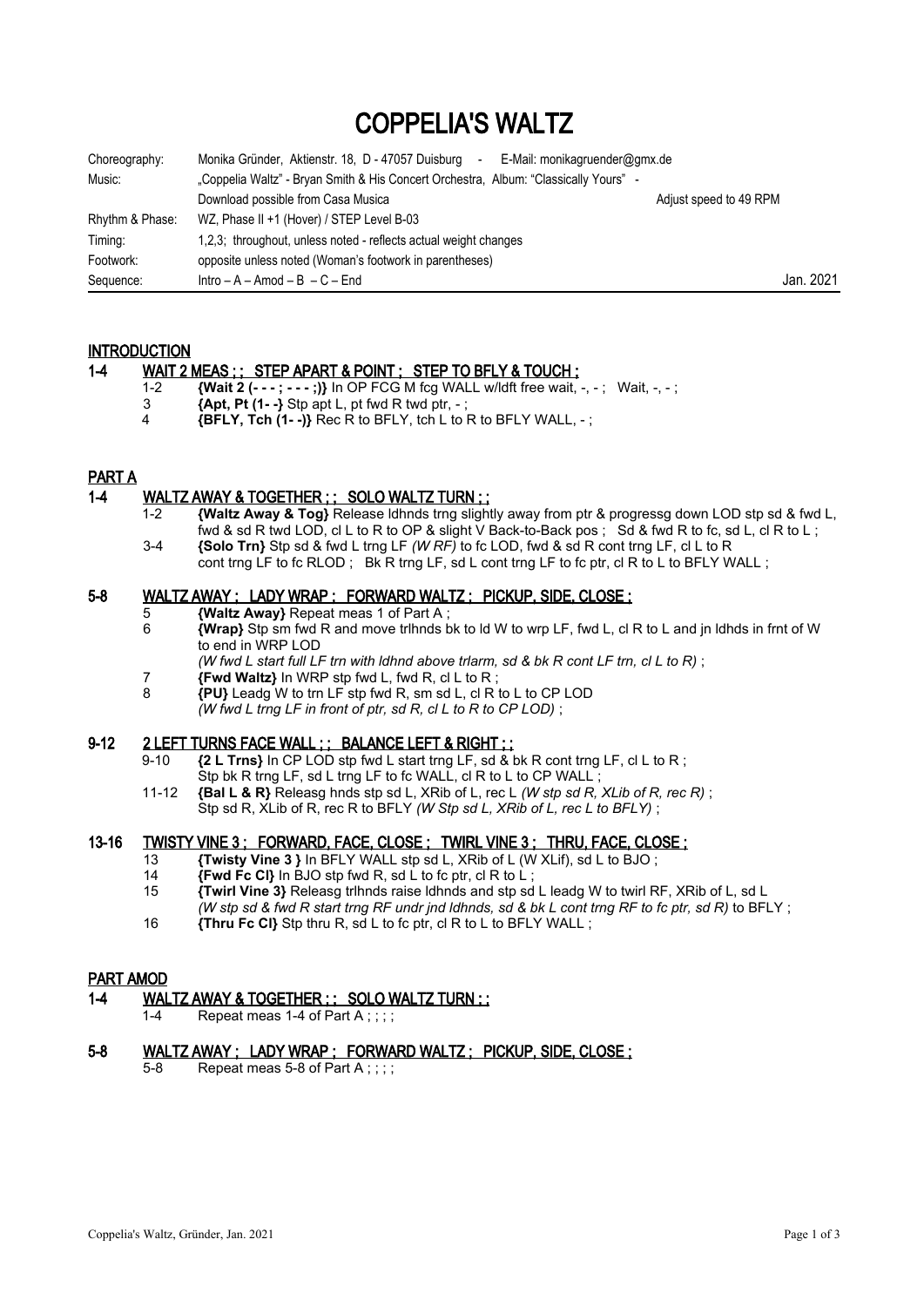### 9-12 2 LEFT TURNS FACE WALL ; ; BOX TO SCAR ; ;

9-10 Repeat meas 9-10 of Part A;<br>11-12 **{Box to SCAR}** Staving in CP

11-12 **{Box to SCAR}** Staying in CP WALL stp fwd L, sd R, cl L to R ; Bk R, sd L, cl R to L swvlg to SCAR ;

#### 13-16 TWINKLE TO BJO ; MANEUVER ; 2 RIGHT TURNS FACE WALL ; ;

- 13 **{Twkl to BJO}** In SCAR RLOD stp fwd L to fc ptr, sd R trng LF, cl L to R to BJO LOD ;
- 14 *{Manuv}* Stp fwd R start trng RF, sd L to fc ptr & RLOD, cl R to L to CP RLOD;<br>15-16 **12 R Trns**} In CP RLOD stp bk L start trng RF, sd & fwd R cont trng, cl L to R to
- 15-16 **{2 R Trns}** In CP RLOD stp bk L start trng RF, sd & fwd R cont trng, cl L to R to CP DLC ; Fwd R start trng RF, sd L cont RF trn to fc WALL, cl R to L to CP WALL :

#### PART B

#### 1-4 LEFT TURNING BOX HALF ; ; HOVER ; THRU, FACE, CLOSE ;

- 1-2 **{L Trng Box 1/2}** In CP WALL stp fwd L start trng LF, sd R to fc LOD, cl L to R to CP LOD ; Stp bk R start trng LF, sd L to fc COH, cl R to L to CP COH;
- 3 **{Hover}** In CP COH stp fwd L, sd R & rise (W with a brush)**,** sd & fwd L to SCP RLOD ;
- 4 **{Thru Fc Cl}** Stp thru & fwd R, sd L to fc ptr, cl R to L to CP COH ;

#### 5-8 LEFT TURNING BOX HALF ; ; HOVER ; PICKUP, SIDE, CLOSE ;

- 5-6 **{L Trng Box 1/2 }** In CP COH stp fwd L start trng LF, sd R to fc RLOD, cl L to R to CP RLOD ; Stp bk R start trng LF, sd L to fc WALL, cl R to L to CP WALL ;
- 7 **{Hover}** Repeat meas 3 of Part B to SCP LOD;<br>8 *PUN* Stn thru & fwd R leado W in front sd L to f
- 8 **{PU}** Stp thru & fwd R leadg W in front, sd L to fc LOD, cl R to L to CP LOD *(W thru & fwd L trng LF to fc ptr, sd R, cl L to R) ;*

# 9-12 LEFT TURNING BOX FACE LOD ; ; ; ;

 9-12 **{L Trng Box}** In CP LOD stp fwd L start trng LF, sd R to fc COH, cl L to R to CP COH ; Stp bk R start trng LF, sd L to fc RLOD, cl R to L to CP RLOD ; Stp fwd L start trng LF, sd R to fc WALL, cl L to R to CP WALL : Stp bk R start trng LF, sd L to fc LOD, cl R to L to CP LOD ;

#### 13-16 2 FORWARD WALTZES ; ; 2 LEFT TURNS FACE WALL ; ;

- 13-14 **{2 Fwd Waltzes}** In CP LOD stp fwd L, fwd & slightly diag R, cl L to R ; Stp fwd R, fwd & slightly diag L, cl R to L staying in CP LOD ;
- 15-16 **{2 L Trns}** Repeat meas 9-10 of Part A ; ;

# PART C

# 1-4 BALANCE LEFT & RIGHT ; ; ROLL 3 ; THRU, FACE, CLOSE ;

- 1-2 **{Bal L & R}** Repeat meas 11-12 of Part A ; ;
- 3 **{Roll 3}** Releasg hnds take whole meas trng LF *(W RF)* over 360 degrees stp sd & fwd L, sd & bk R, bk & sd L to fc ptr with no hnds jnd ;
- 4 **{Thru Fc Cl}** Blendg to BFLY repeat meas 16 of Part A ;

# 5-8 BALANCE LEFT & RIGHT ; ; TWIRL VINE 3 ; THRU, FACE, CLOSE ;

- 5 **{Bal L & R}** Repeat meas 11-12 of Part A ; ;
- 7 **{Twirl Vine 3}** With ldhnds jnd repeat meas 15 of Part A ;
- 8 **{Thru Fc Cl}** Repeat meas 16 of Part A to BFLY WALL ;

#### 9-12 WALTZ AWAY & TOGETHER ; ; WALTZ AWAY ; SPIN MANEUVER ;

- 9-10 **{Waltz Away & Tog}** Repeat meas 1-2 of Part A ; ;
- 11 **{Waltz Away}** Repeat meas 1 of Part A ;
- 12 **{Spin Manuv}** Leadg W to spin LF stp fwd & sd R start trng RF, sd L cont trng, cl R to L to CP RLOD *(W does a full LF trn nearly in plc over whole meas stp sm sd L, cl R, cl L to end fcg ptr & LOD in CP)* ;

#### 13-16 RIGHT TURN ; FORWARD WALTZ ; 2 LEFT TURNS FACE WALL ; ;

- 13 **{R Trn }** In CP RLOD stp bk L start trng RF, sd & fwd R cont trng, cl L to R to CP LOD;<br>14 *Ewd Waltz* In CP LOD stp fwd R fwd & slightly diag L cl R to L to CP LOD;
- 14 **{Fwd Waltz}** In CP LOD stp fwd R, fwd & slightly diag L, cl R to L to CP LOD ;
- 15-16 **{2 L Trns}** Repeat meas 9-10 of Part A ; ;